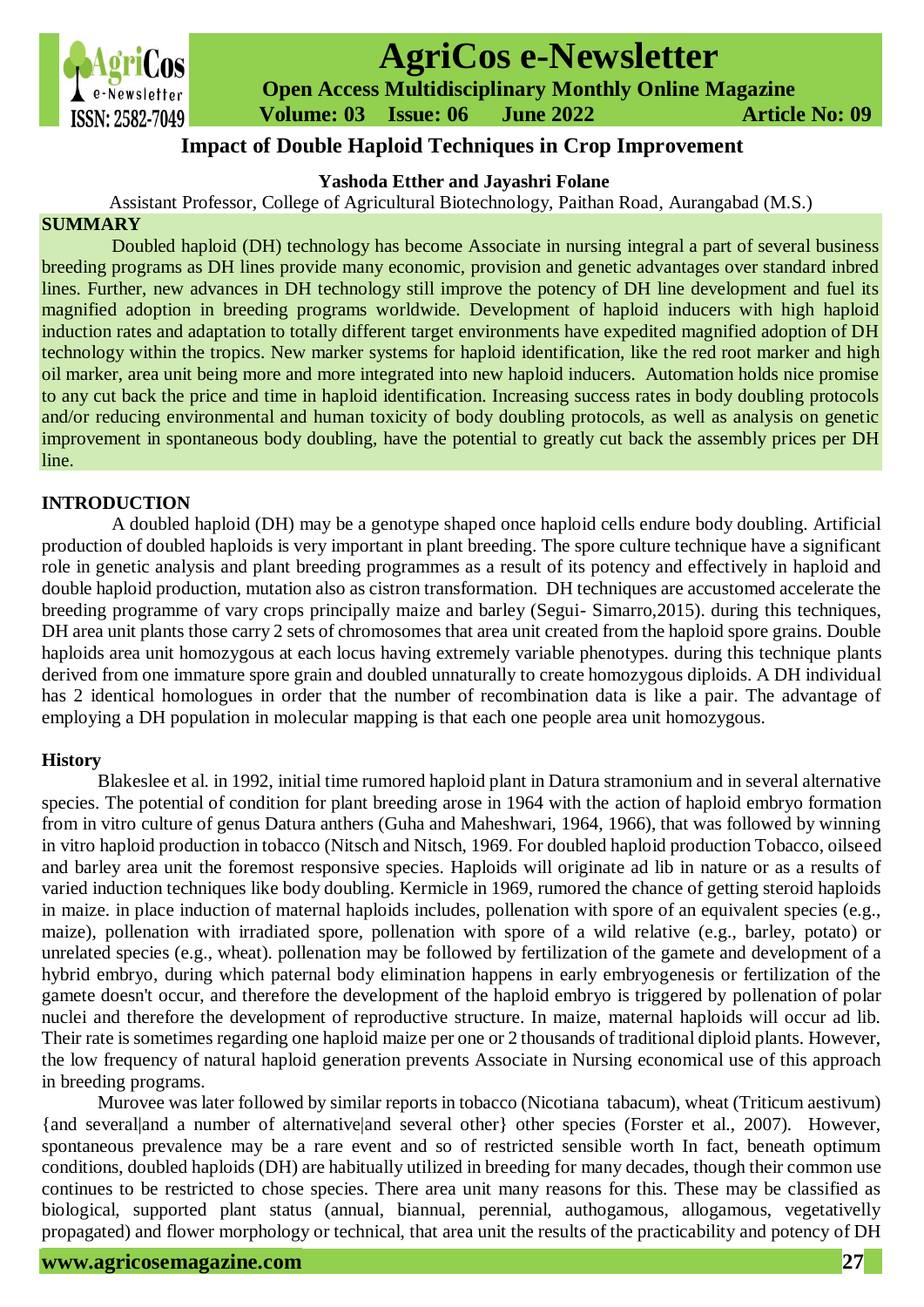induction protocol. Induction protocols considerably vary, in fact, not solely among species however additionally among genotypes of an equivalent species.

#### **Double Haploid Production**

DHs could also be transferred between completely different laboratories and atmospheres for assessing the result of the environment on organic phenomenon. Pea, alongside several of the large-seeded herb species, has historically been thought of recalcitrant to the current technique. In 2009, the primary production of confirmed haploid plantlets of pea from the culture of immature spore was reportable. Analysis is on about to develop arobust protocol which will be applicable across a variety of genotypes. The mechanisms for switch the immature spore from traditional gametic development have additionally been recently elucidated for peas. Booming production of DHs on a routine basis would scale back variety development time and supply glorious recombinant inbred lines for molecular mapping applications. The ability to come up with homozygous and uniform lines is a very important time constraint in plant breeding. By mistreatment doubled haploids (DHs), homozygous and uniform lines is created in 2 instead of 5 or a lot of generations. Alternative benefits embrace reduced prices to provide cultivars, a lot of precise analysis of constitution traits, effective elimination of undesirable genes, and attribute fixation in haploids mistreatment marker-assisted choice, resulting in effective use of molecular markers and a lot of economical combination of traits. As a result of the success of breeding programs depends on the genetic gain per unit time, the utilization of DH technology has become routine within the breeding of the key autogamous cereal species wheat and barley furthermore as in maize and canola.

#### **Three approaches area unit usually won't to develop DH lines:**

1) Spore and reproductive structure culture,

2) Wide cross between completely different species (such because the use of maize as a haploid inducer in wheat) to induce body elimination, and

3) The utilization of explicit inducer genotypes at intervals species that facilitate the assembly of kernels with haploid embryos.

This latter approach has resulted within the isolation of genes dominant haploid induction. the primary several factor, indeterminate plant life one (ig1), was discovered in maize and allows the generation of paternal haploids. A simple protein secret writing factor, Cen H3, is chargeable for haploid induction in mouse-ear cress, and a CenH3 homologue offers Hordeum bulbosum the flexibility to induce haploids in barley (Hordeum vulgare). a lot of recently, quantitative attribute loci (QTL) are genetically and physically mapped and wont to management the induction of maternal haploids in maize. Further, the factor lineal (MTL) underlying this QTL has been isolated by 3 freelance analysis teams. It is expected that associate increasing range of genes related to haploid induction management are going to be offered within the close to future. It's been incontestable that these genes or their homologues is wont to establish haploid induction in novel species. These articles is most welcome that specialise in molecular processes associated with haploid induction, ordination doubling, biological processes concerned in doubled haploid plant development in tissue culture (using approaches like transcriptomics, proteomics, metabolomics, and genetic mapping), the event of ways to extend the potency of the DH method (such as novel phenomic ways for haploid – diploid discrimination), introduction of DH technology in novelspecies, and therefore the utilization of DH technology for novel applications (such as for factor editing), in model plants, crop plants, trees, aquatic plants and native species.

#### **Chromosome Doubling**

Haploids area unit usually sterile (Chaikam and Mahuku 2012) as a result of cell division divisions cannot occur, and this leads to non-formation of gametes. Indeed, the chromosomes ought to be doubled in order that homologous chromosomes will try, and meiosis continues ordinarily, leading to restoration of fertility. However, a high proportion of haploids (~97–100%) manufacture seeds once pollinated with spore from traditional diploid plants (Geiger et al. 2006), whereas most haploids area unit male sterile. Consequently, restoring haploid male fertility (HMF) is mostly thought of as a limiting think about production of DH lines (Ren et al. 2017a; Wu et al. 2017). Restoring fertility in haploids is achieved by artifcial body doubling ways that think about bound chemicals or spontaneous body doubling.